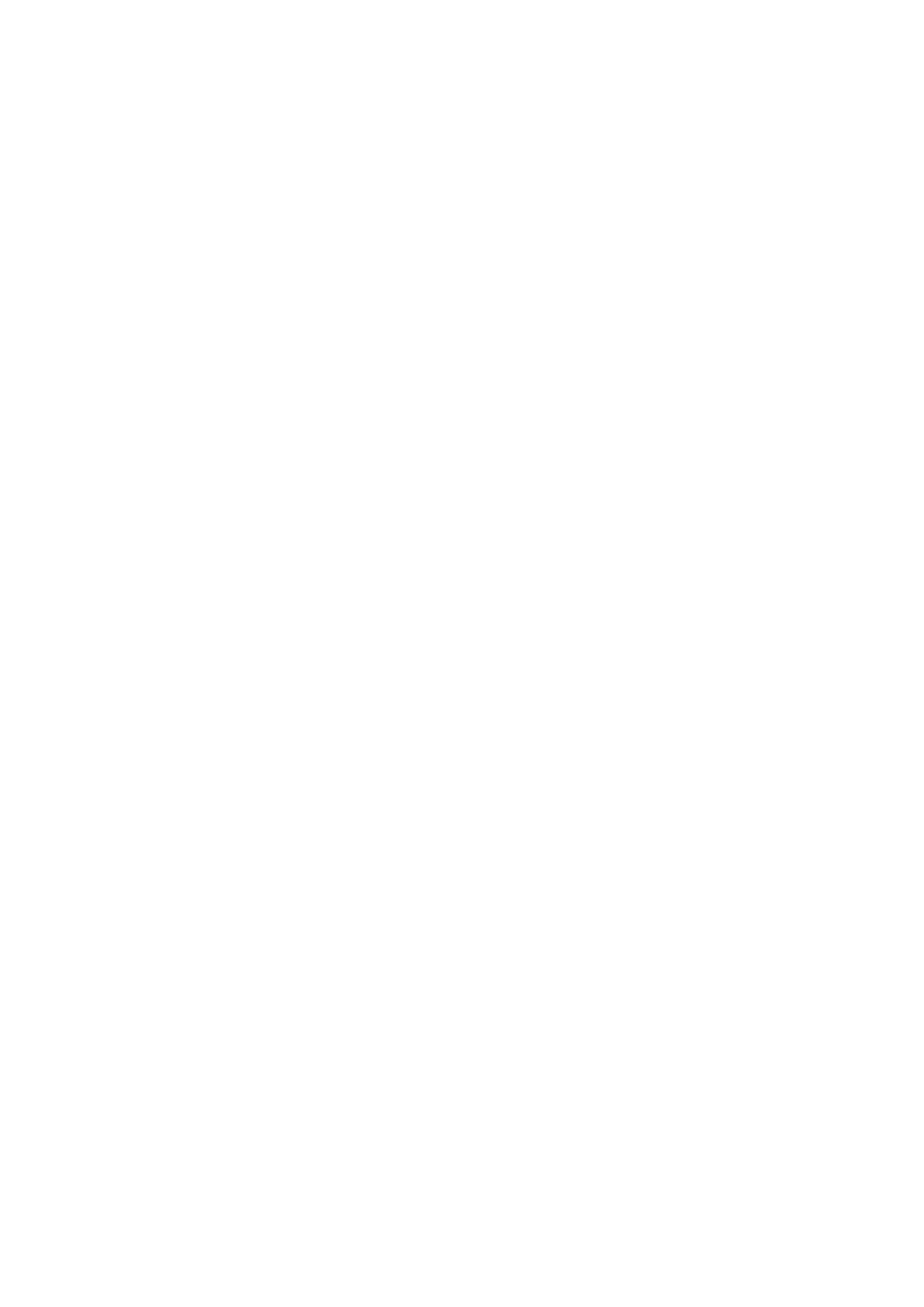## **2. The Act**

Any regulations contained in the Schedules to the Act are excluded and shall not apply to the Club except insofar as they are contained in the Articles.

## **3. Limit of Membership**

The Board may, as it sees fit, limit the number of Members in any one or all of the categories of Membership as set out in Article 4. The number of Members of the Club, for the purpose of registration, is no more that one thousand but the Board may from time to time register an increase or decrease of Members. Category A Members must comprise more than 50% of the total current Membership.

## **4. Categories of Membership**

The Board may, as it sees fit, define within the following categories any class of Member in accordance with the provisions of the Articles and any law being in force at the time.

All categories apply to persons who have been elected to the Club in the prescribed manner and have paid the Prescribed Fees set by the Board.

# **Ordinary Members**

# **(a). Category A - FULL**

A person who has attained the age of eighteen (18) years and over and who has paid the Entrance Fee and Prescribed Fee or has had the Entrance Fee waived by the Board by progression from Category B.

A Member has full Membership rights and may enjoy all rights of the golf course and Club premises at all time unless otherwise directed by the Board in accordance with the Articles.

# **(b). Category B - RESTRICTED and JUNIOR**

A person who has paid the Entrance Fee and Prescribed Fee.

A Member has restricted Membership rights as determined from time to time by the Board in accordance with the Articles.

A Member shall not be eligible for election to the Board, nor shall the Member be entitled to attend or vote at any General Meeting.

Subject to the approval of the Board, a Member is entitled to participate in any sub-committee established in accordance with the provisions of the Articles.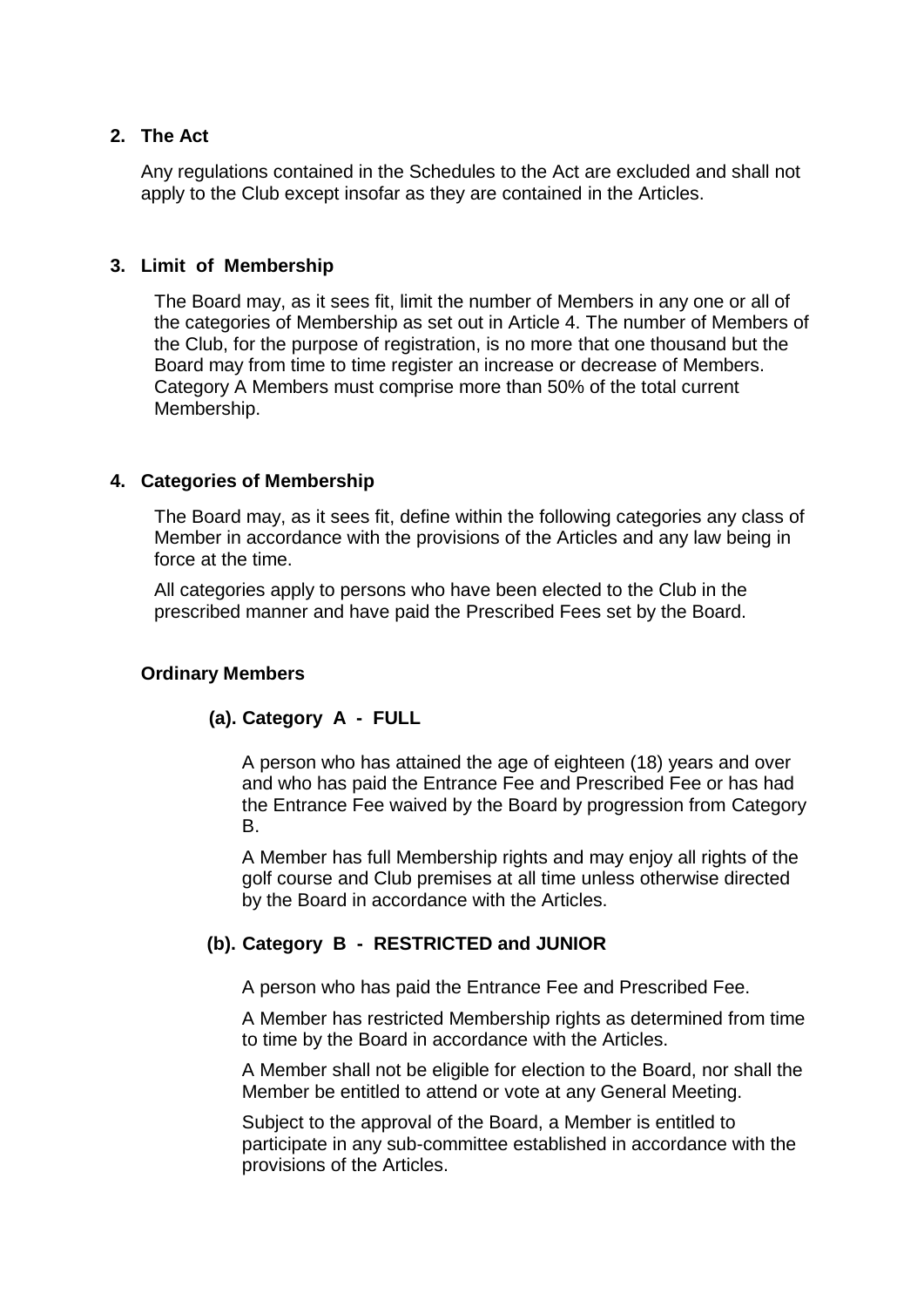A Junior member is a person under the age of 18 years and who has paid the Entrance Fee and Prescribed Fee.

A Junior member has access rights to the golf course, limited access to the Club Premises and is not allowed intoxicating liquor.

# **(c). Category C - SOCIAL**

A person who has attained the age of eighteen (18) years and over.

A Member has restricted Membership rights as determined from time to time by the Board in accordance with the Articles.

A Member shall not be entitled participate in golf events at the Club unless invited by the Board and has no rights or priority for usage of the golf course other than those the Board may extend to non-Members.

A Member shall not be eligible for election to the Board, nor shall the Member be entitled to attend or vote at any General Meeting.

Subject to the approval of the Board a Member is entitled to participate in any sub-committee established in accordance with the provisions of the Articles.

## **5. Provisional Member**

A person who has applied for a category of Membership of the Club and who has completed and lodged with the Secretary the appropriate form and fees shall provisionally accepted as a Member of the Club in the specified category.

That person shall enjoy the rights that the category of Membership provides, except that a person who has applied for a Category A class of Membership can only enjoy Category B entitlement until that person has been elected to the Club.

That person ceases to be a Provisional Member upon:

- 1. Refusal of the membership application by the board
- 2. Failure to pay the Prescribed Fee
- 3. Election as a Member of the Club.

#### **6 Honorary Member**

The Board may from time to time if they think fit elect a Patron or Patrons of the Club who shall be ex-officio an honorary Member or honorary Members of any Membership category as it sees fit, and shall include such prominent citizen or local dignity as the Board may from time to time may determine*.*

## **7. Temporary Member**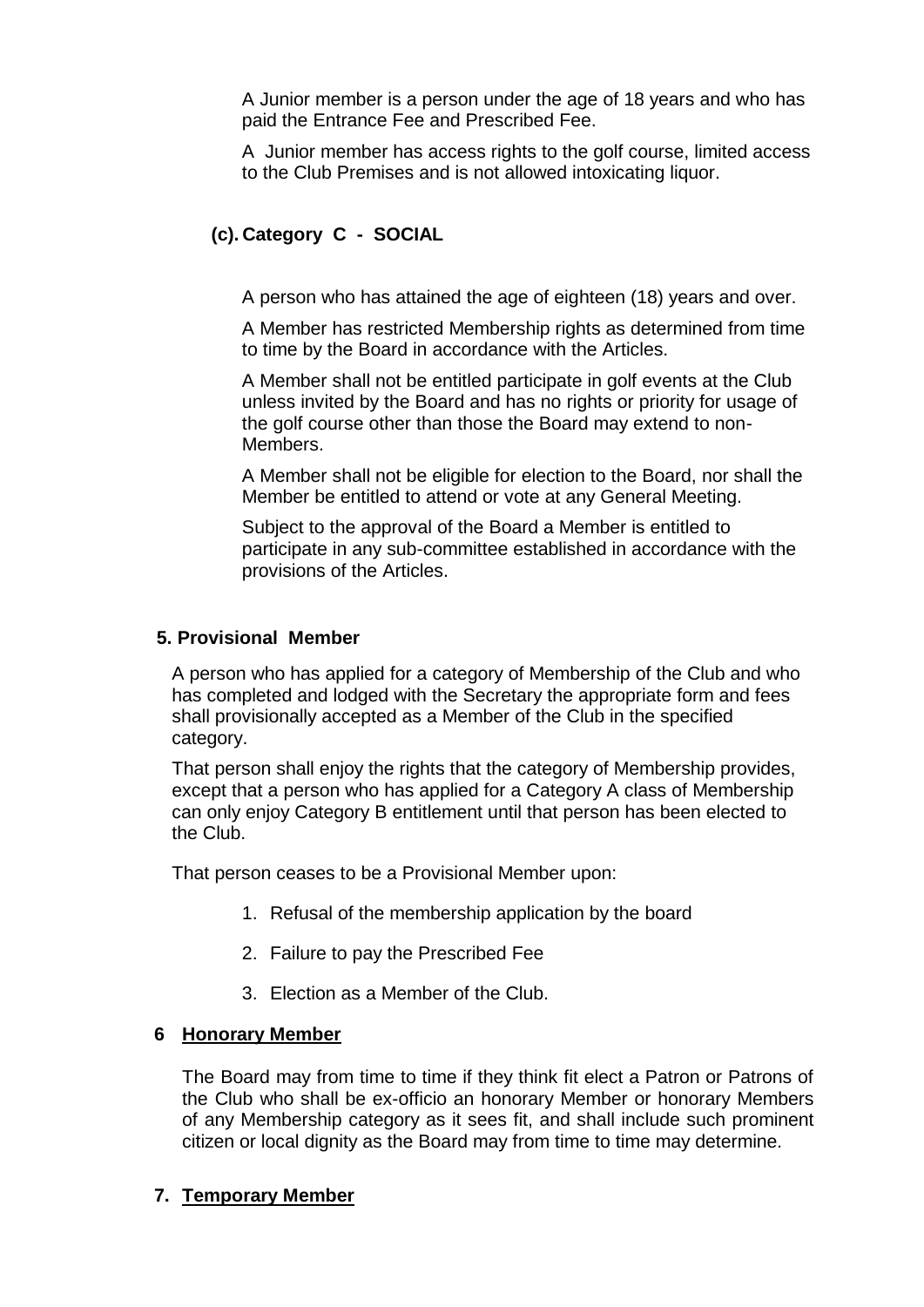May be a person over the age of eighteen (18) years who:

- a) Is a Member of a similar registered club or association
- b) Is a person who is a Member of another Registered Club or organisation whose activities are sponsored or supported by the Club and who is attending the Club to participate in an organised sport, competition or golf event for the day
- c) Satisfies the provisions criteria to the club in accordance with the RCA as regulated
- d) Is a person or persons visiting the Kurri Kurri area whose ordinary place of residence is not within 5 kilometres of the Club.
- e) A Temporary Member must enter his/her name, address and sign the Temporary Member Register, kept for that purpose, each day that person enters the Club. A Temporary Member cannot sign in a Guest or Guests.

# **8. Guest**

A Guest is a person who is admitted to the Club as a Guest of a Member, in accordance with the provisions of the RCA.

A Guest must:

- a) remain in the reasonable company of the Member whilst on the Club premises but must not remain on the Club premises longer than the Member who signed the Guests in the Club;
- b) Be over the age of 18 years, enter his/her name and address in and sign the Guest register kept for that purpose, countersigned by the Member, each time the Guest enters the Club in a Member's company. That Member is responsible for the Guest's conduct and dress both in the Club premises and in the immediate neighborhood.
- c) No Guest shall be supplied with liquor on the Club premises unless in the company and on invitation of a Member.
- d) No Guest under the age of eighteen (18) years shall be allowed in restricted areas of the licensed premises and shall not be served with intoxicating liquor on any part of the Club premises. Persons under eighteen (18) years may use the Dining area for the purpose of dining only and in the company of an adult Member but shall not be served with intoxicating liquor.

## **9. Life Member**

On the recommendation of 75% of the Members of the Board present at the meeting of the Board, at which such recommendation is proposed, any person being a Member of the Club, who in the opinion of the Board, has rendered considerable service to the Club, and whose case is exceptional or unusual, or of distinguished merit, may, at any General Meeting of the Club, be elected a Life Member of the Club, without any special payment for such life Membership. A two-thirds majority of those present and voting at any such General Meeting shall be necessary to endorse such election. Every Life Member shall be entitled to all the privileges, and be subject to all the obligations of a Member of the Club, during the life of that Member (subject nevertheless to Articles 58,59,60 and 61 hereof), without any further payment annual or otherwise, except in respect of the obligation contained in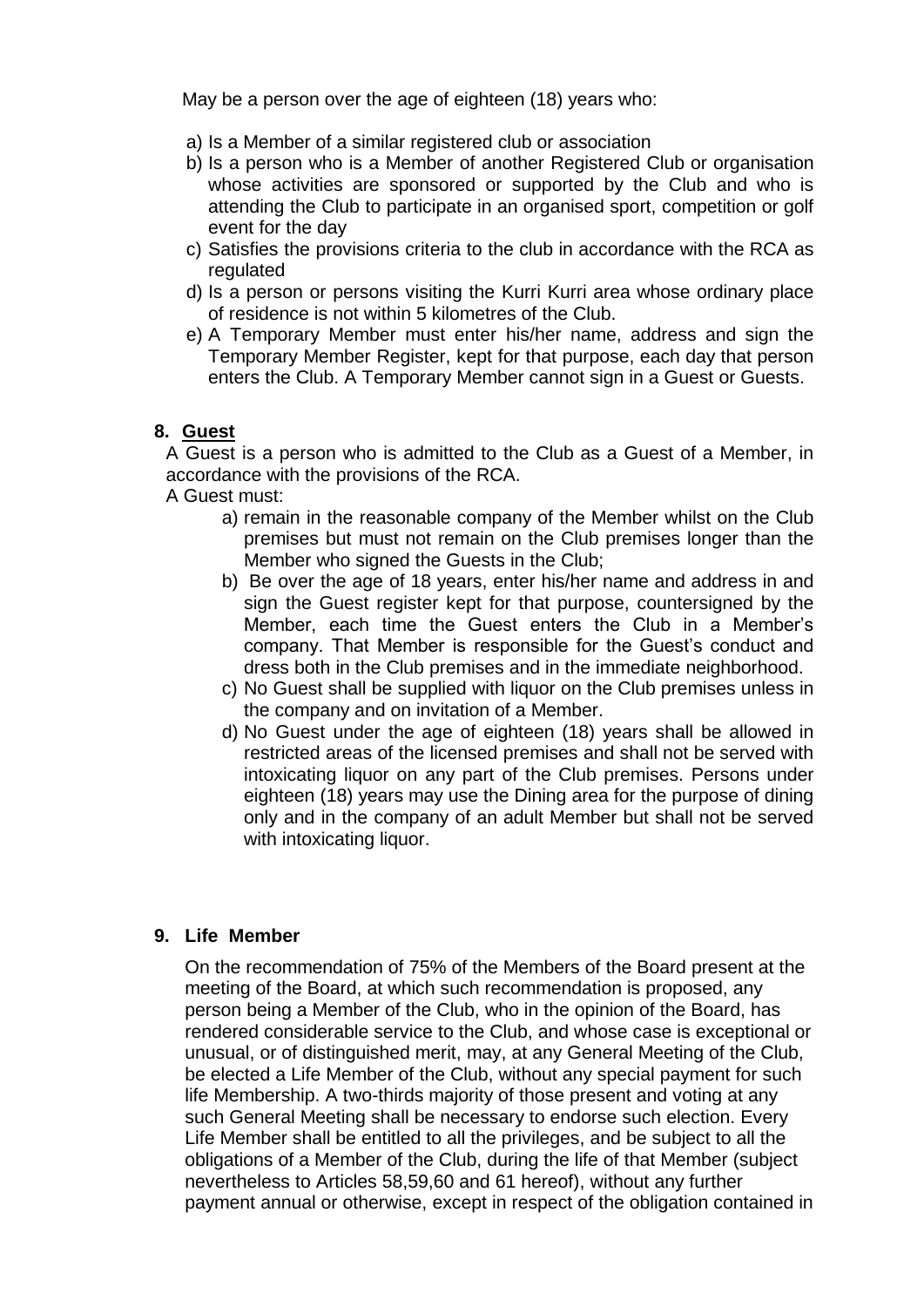Clause 5 of the Memorandum of Association of the Club.

## **10. Application for Membership**

Every candidate for Membership of the Club must be nominated and seconded by a Category A Member of the Club. The application for Membership shall be in writing in the form as may from time to time be approved by the Board and shall be completed in every respect and be forwarded to the Secretary accompanied by the appropriate Entrance for the nominated category of Membership.

Once a candidate has lodged the nomination and paid the appropriate fees for the nominated category of Membership, that person shall be entitled to provisional Membership, in accordance with Article 5, pending determination of the application by the Board. Should the Board not accept the application that person shall cease to be a Provisional Member and the Entrance Fee paid refunded.

The Secretary shall, within a period of seven days after receipt of such application, cause a notice, giving the required details thereof,(currently names & address) to be posted on the Notice Board and such notice shall remain so posted for a period of at least seven days prior to election*.* The Secretary shall make the appropriate entry in the Register of Members showing the candidate as a Provisional Member in the appropriate category.

Any Member shall have a right of appearance before the Board in regard to the application by any candidate for Membership to the Club. Such candidate may be elected by the Board provided however a two-thirds majority of votes cast in favour of such election shall be required. In no case shall the Board be required to give a reason for the rejection of an applicant.

On the election of a Member the Secretary shall within seven (7) days of such election, notify the Member of the election.

The candidate shall remain a provisional for the period of one (1) month after receiving notice of election to the Club, or until the balance of the prescribed fee is paid to the Club.

#### **11. Fees**

The Entrance Fee and Prescribed Fee payable by Members of all categories of Membership of the Club shall be such, as the Board shall from time to time prescribe.

## **12. Fee Reduction**

The Board in setting the Entrance Fee and Prescribed Fee payable by Members may make provision to encourage new members, continuation of Membership, and to assist persons on lower or reduced income. The Board may, as it sees fit, also provide a Prescribed Fee reduction for new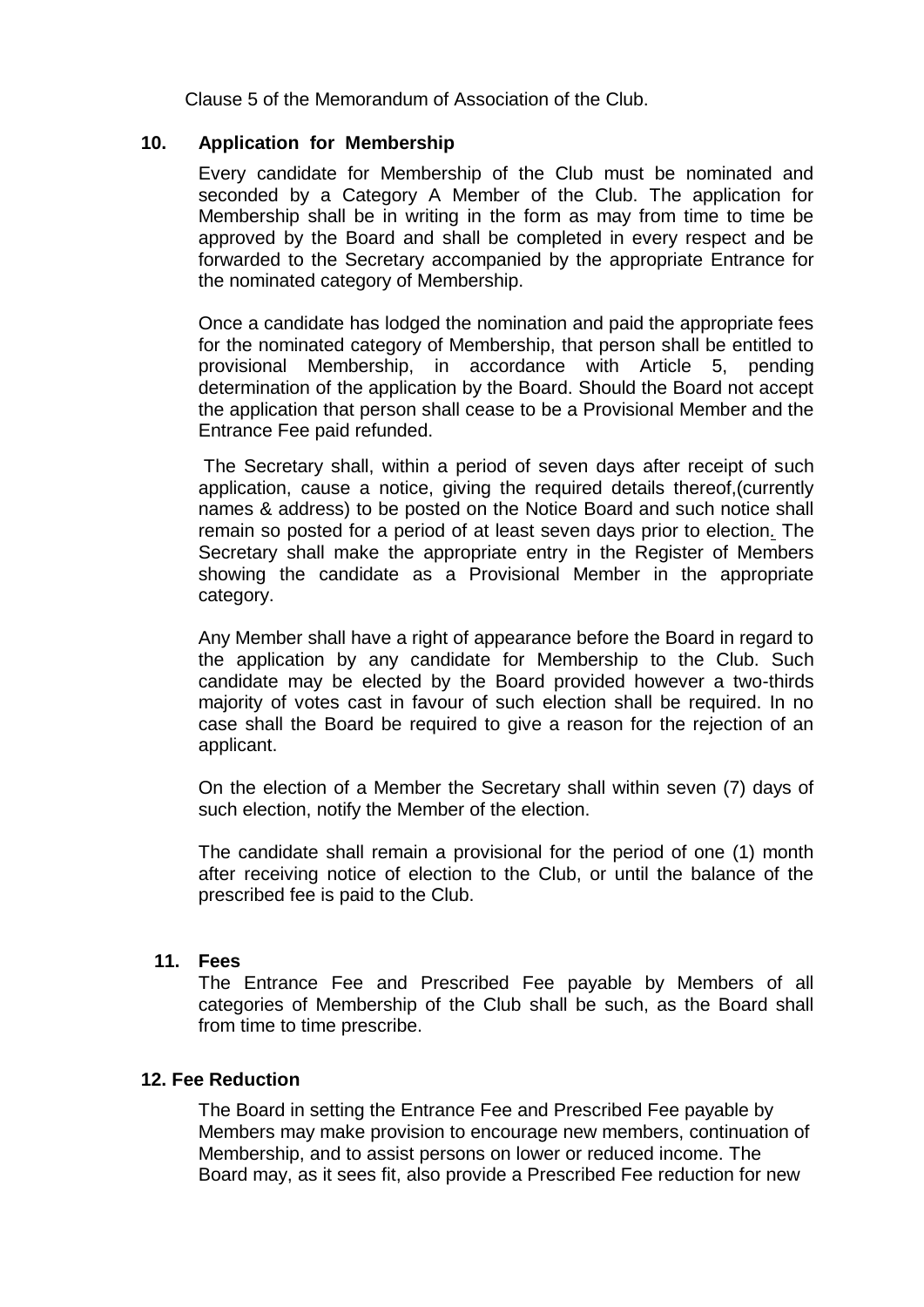Members elected for that portion of the current year remaining prior to Prescribed Fees becoming due.

#### **13. Payment of Fees**

Annual Prescribed Fees shall become due payable in advance by the thirtieth day of June in every year.

The Board may, as it sees fit, invoice Members for the Prescribed Fees at any time within three (3) months before such fees become due. Any Prescribed Fee for new Membership accepted during the invoice period shall be deemed to be for the forthcoming Membership period.

The Board may, as it sees fit and only under exceptional circumstance of Member financial hardship, allow Prescribed Fees for any Category A class of Membership to be paid in installments.

The board shall, as it sees fit and where it is appropriate for any category of Member, allocate such proportion of the Prescribed Fee for the purpose of essential affiliation with any sporting association or union.

#### **14. Additional Payments**

The Board may recommend to a General meeting of Members, which shall have the power from time to time to impose additional payments upon Members for the purposes of the Club, and to fix the time within any such additional payment shall be made.

## **15. Default of Payment of Fees**

For the purposes of this article the required period is within one (1) month of the due date subject to Article 13.

A Category A or Category B class of Member who fails to pay the Prescribed Fee within the required period subject to this article will be debarred from all privileges of the Club. After notice by the Secretary of such default, the Member shall be given a further fourteen (14) days from the date of such notice to make any outstanding payment. Failure to make such payment after this further period will result in immediate termination of Membership and the Member's name will be removed from the register.

A Category C Member who fails to pay the Prescribed Fee within the required period will immediately cease to be a Member of the Club and the Member's name will be removed from the Register.

A Provisional Member who fails to pay the Prescribed Fee within the required period will have such election declared null and void.

The Board shall, as it sees fit, determine if this article is to be applied to any Member who defaults payment of additional payments subject to Article 14.

#### **16. Postponement of Membership**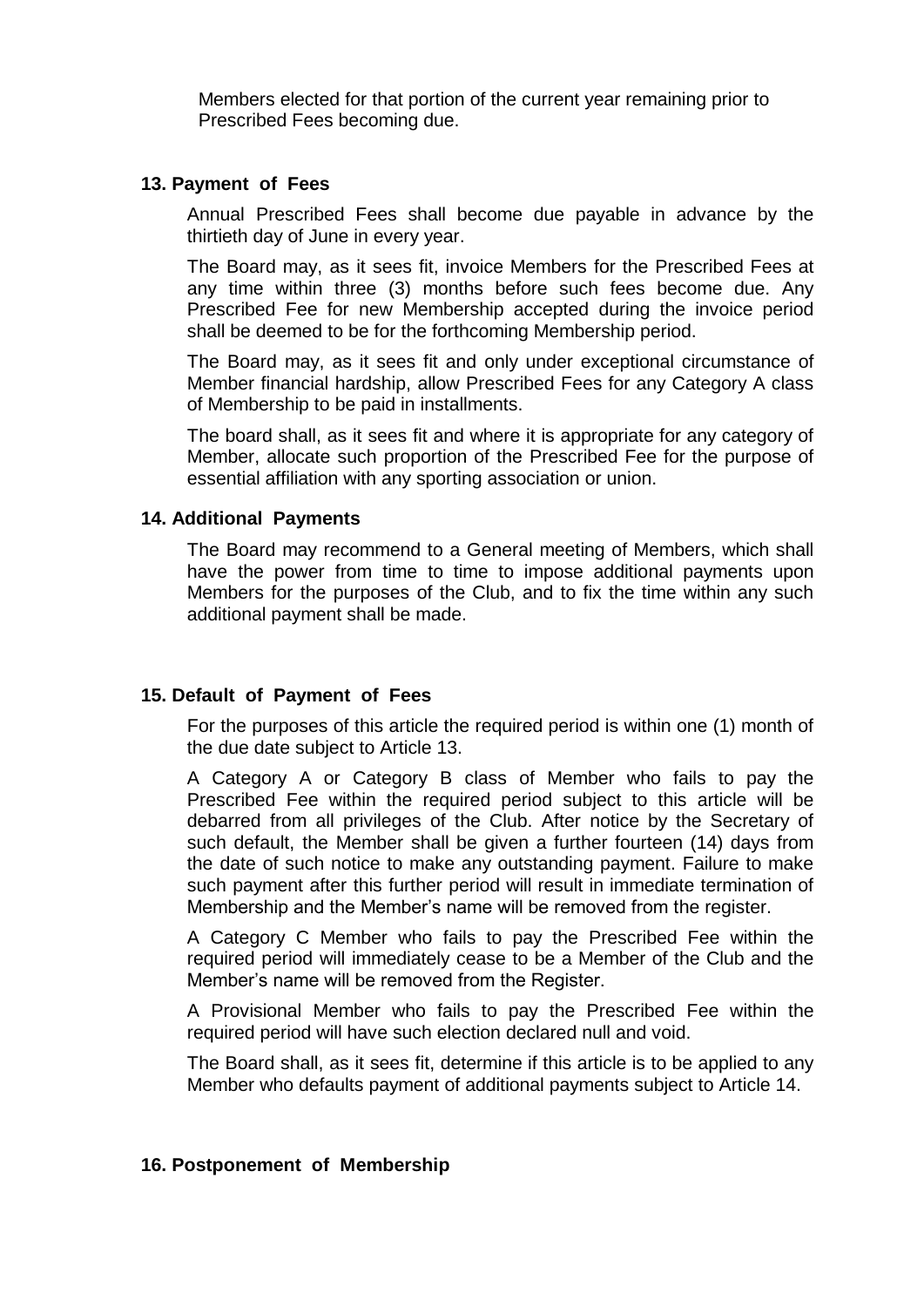A Category A or Category B Member may, upon written notice to the Board, apply for postponement of that class of Membership. The Board, as it sees fit, will determine the period of postponement during which time the Member must maintain Category C Membership.

The Member upon application for reinstatement of a Category A or Category B class of Membership will be exempt from the payment of any Entrance Fee applicable at the time.

## **17. Termination of Membership**

Other than by the default of the Member subject to Article 15 or by forced termination by the Board subject to the Articles a Member may at any time resign the Membership of the Club by written notice to the Board but shall not be entitled to a refund of any fees paid.

## **GENERAL MEETINGS**

#### **18**·

The Annual General Meeting of the Club, shall be held in each year at such time and place as shall be determined by the Board.

At least fourteen days notice of the Annual General Meeting shall be given by placement of a notice on the notice board or in local newspapers circulating within the Kurri Kurri District

The said Notice shall specify the place, date and hour of the meeting and in the case of special business, the nature of that business.

**19**

The above mentioned Annual General Meeting shall be called the Annual General Meeting. All other General Meetings shall be called Extraordinary General Meetings.

## **20**.

An Extraordinary General Meeting may be called on any date by the President or the Board and shall be called by the Secretary upon receipt by him of a requisition, which need not be in one document, signed by not less than twenty-five (25) Category A Members, stating the business to be considered. The date of such meeting shall be within twenty-eight days of receipt of such requisition. Provided that if notice of such meeting is not given within fourteen (14) days of receipt of the requisition the requisitionists or a majority of them may themselves call the meeting and for that purpose shall have access to the register of Members and any other records necessary for the purpose of calling meetings of Members.

## **NOTICE OF GENERAL MEETINGS**

## **21**

Subject to the provisions of Sub-section (1) of section one hundred and forty four (144) of the Act relating to Special Resolutions notice of General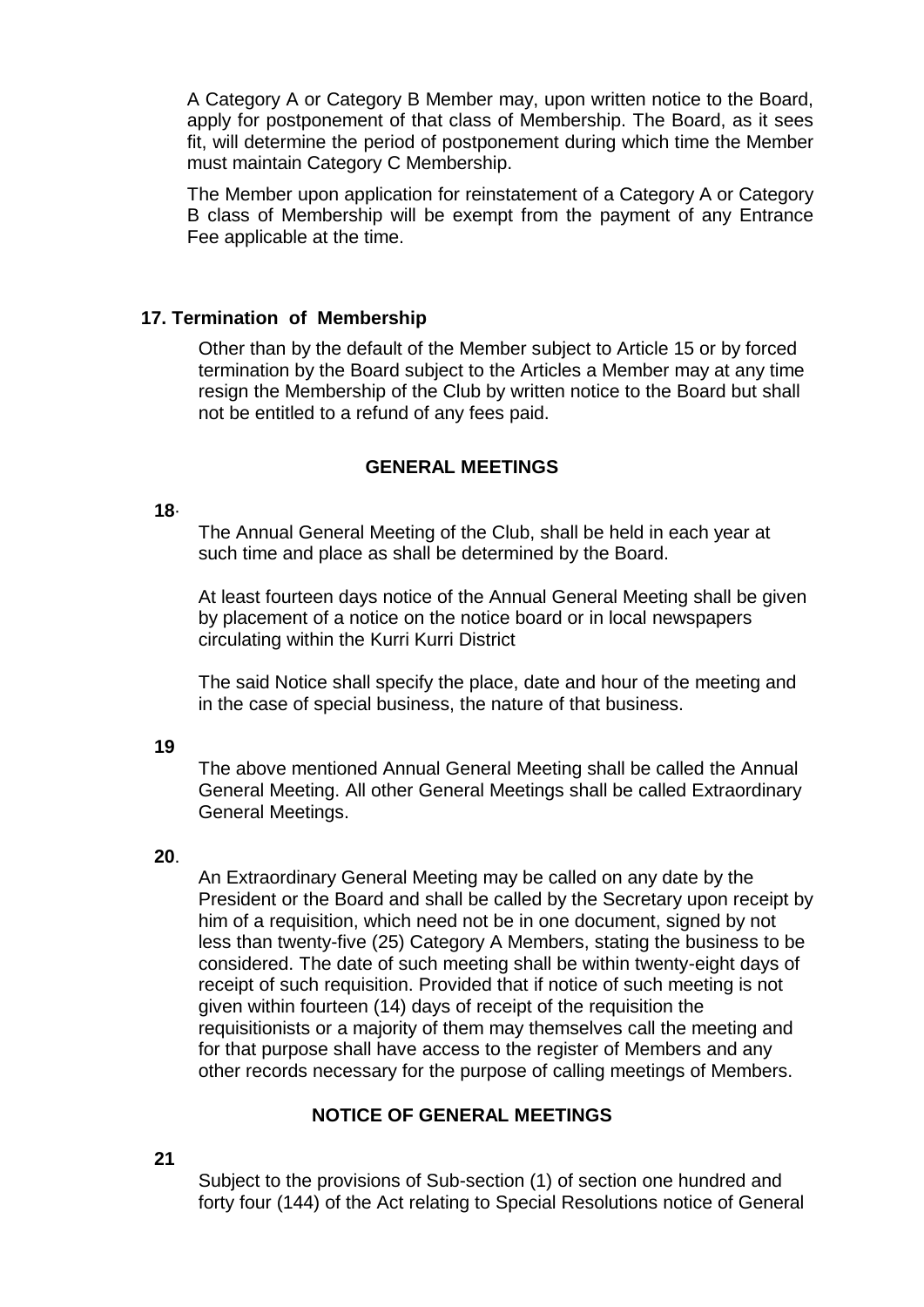Meetings of the Club shall be given to Members at least twenty one (21) clear days before the date of the meeting by notice posted on the Notice Board and advertised in a local newspaper. Such notice shall specify the place, the day and the hour of the Meeting and in the case of special business the general nature of the business.

**22**·

The accidental omission to give notice of a Meeting to any Member or the non-receipt of notice of a meeting by any Member shall not invalidate the proceedings of any Meeting.

## **QUORUM FOR GENERAL MEETINGS**

#### **23**.

(a) At any Annual General Meeting ten (10) Category A Members present in person shall be a quorum.

(b) At any Extraordinary General Meeting called by the President or the Board twenty (20) Category A Members present in person shall be a quorum.

(c) An Extraordinary General Meeting called on or by the requisition of Category A Members thirty Members shall constitute a quorum.

If a quorum be not present within thirty minutes of the time fixed for an Annual or Extraordinary General Meeting the meeting if convened on or by the requisition of Members shall be dissolved; if convened by the President or by the authority of the Board it shall stand adjourned to the same day in the next week at the same time and place and if at the adjourned meeting a quorum is not present within fifteen minutes from the time appointed for the meeting the Members present shall be a quorum ·

## **PROCEEDINGS AT GENERAL MEETINGS**

#### **24**

. The business of the Annual General Meeting shall be as follows:

(a) To confirm the Minutes of the previous Annual General Meeting

(b) To receive and consider the reports of the Committee;

(c) To receive and consider the Balance Sheet Income and Expenditure Account and the report of the Auditor;

(d) To elect the Board for the ensuing year;

(e) To appoint an auditor or auditors;

(f) To deal with any business given of which due notice has been given; (g) To deal with any other business that the meeting may approve of which due notice has not been given.

#### **25**

Notice of any motion or business to be included in the agenda for any General Meetings not being of a kind or nature in respect of which a Special Resolution required by the Act shall be signed by two Members, and must be delivered to the Secretary at least fourteen (14) days clear prior to the date of such meetings. In the absence of both the Members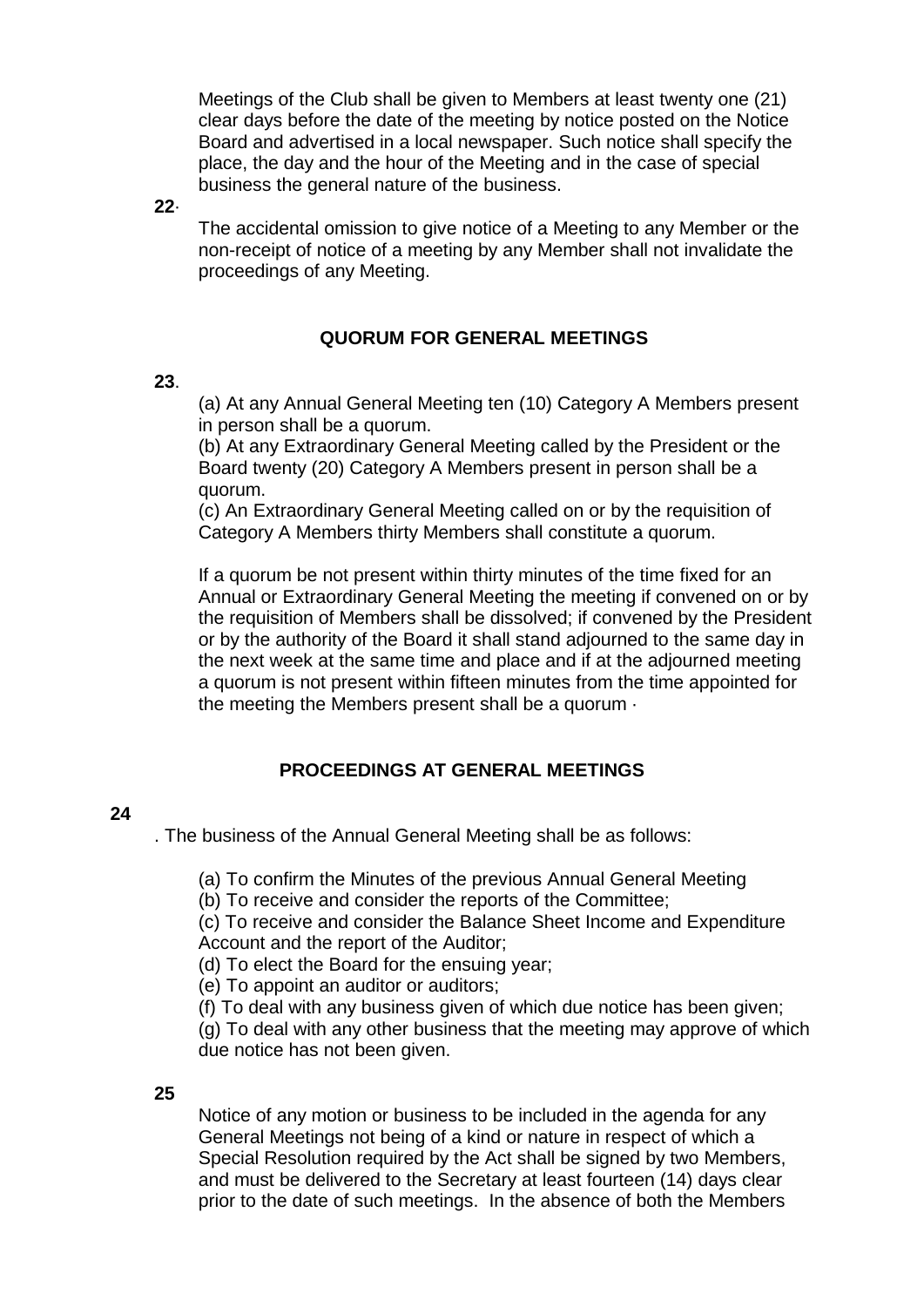any other Member may with the consent of the meeting move giving the notice the motion.

## **26**

The president shall if present be entitled to preside at all General Meetings of the Club. Should the President be absent the same procedure for the appointment of Chairman shall be followed as is provided in Article 48 (b) of these Articles for the appointment of a Chairman at a meeting of the Board.

#### **27**

The Chairman may with the consent of any General Meeting at which a quorum is present and shall if so directed by the meeting adjourn the meeting from time to time and from place to place but no business shall be transacted at any adjourned meeting other than the business left unfinished at the meeting from which the adjournment took place.

#### **28**

Every question submitted to a General Meeting of the Club or to any meeting of the Board or any sub-committee shall be decided in the first instance by a show or hands and in the case of equality of votes the Chairman shall both on a show of hands and on a poll have a casting vote in addition to the vote to which he is entitled as a Member.

#### **29**

At any General Meeting unless a poll is demanded by the Chairman or by at least five Members present and entitled to a vote at the meeting a declaration by the Chairman that a resolution has been carried or carried by a particular majority or lost or not carried by a particular majority, and an entry to that effect in the book of proceedings of the Club shall be conclusive evidence of the fact without proof of the number or proportion of the votes recorded in favour of, or against such resolution.

#### **30**

If such a poll is demanded as aforesaid, it shall be taken in such manner, and at such time and place as the Chairman of the meeting directs, and either at once, or after an interval or adjournment or otherwise, and the result of the poll shall be deemed to be the resolution of the meeting at which the poll was demanded. The demand of the poll may be withdrawn. In the case of any dispute as to the admission or rejection of a vote, the Chairman shall determine the same, and such determination made in good faith, shall be final and conclusive.

#### **31**

The demand of a poll shall not prevent the continuance of a meeting for the transaction of any business other than the question on which a poll has been demanded. No poll shall be demanded on the election of a Chairman of a meeting, and a poll demanded on a question of adjournment shall e taken at the meeting without adjournment.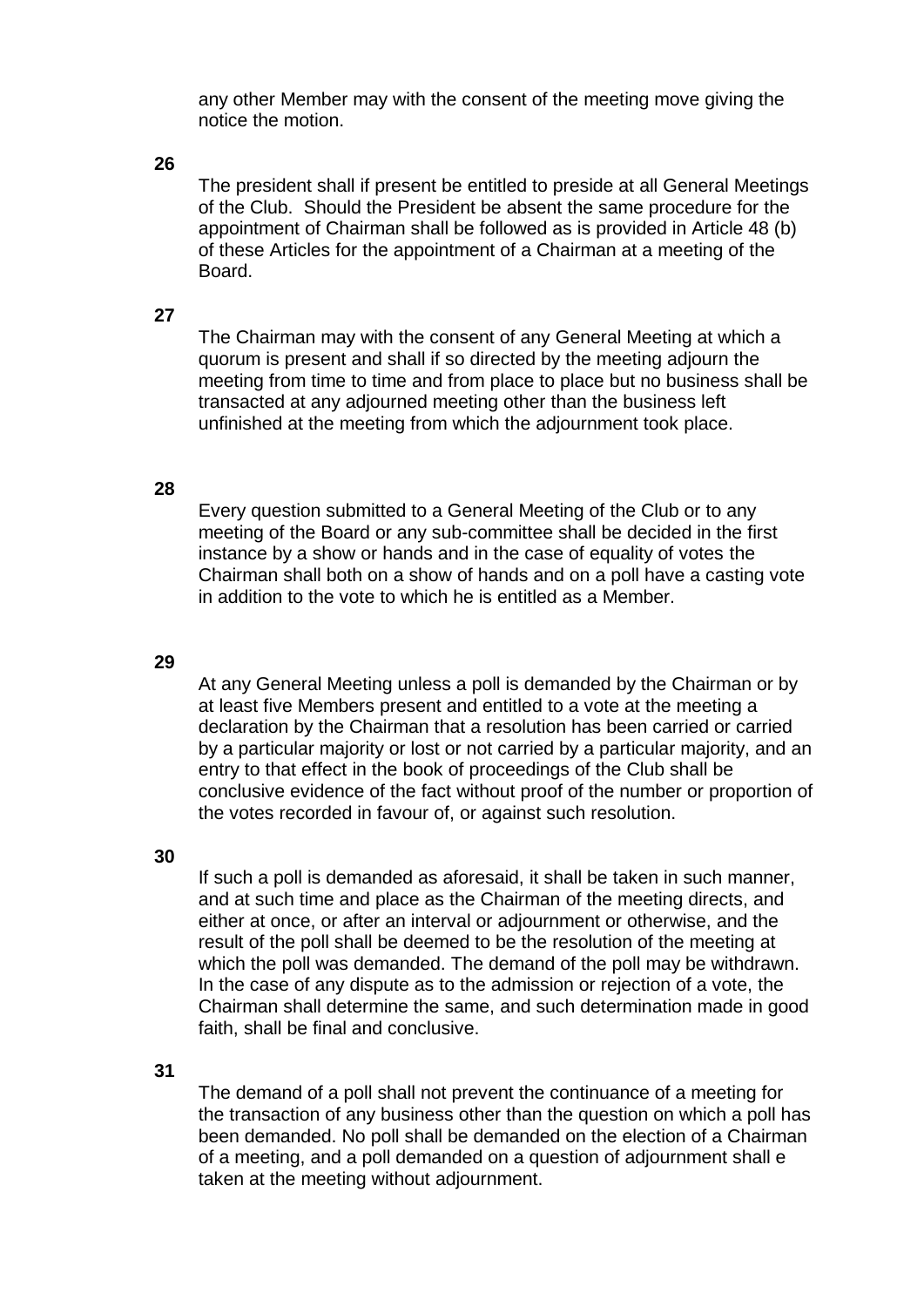Any General Meeting, at which a quorum is present, may be adjourned by resolution as the meeting may determine, and no notice of such adjournment need be given.

## **VOTES OF MEMBERS**

#### **33**

Every Member eligible to vote shall both on a show of hands, and on the taking of a poll, have one vote.

#### **34**

Only Category A Members shall be entitled to attend and vote at any General Meeting.

#### **PATRON**

#### **35**

A Patron or Patrons may be elected at the Annual General Meeting for the ensuing year.

# **CLUB MANAGEMENT STRUCTURE**

(Board)

#### **36**

The business and affairs of the Club and the custody and control of its funds shall be managed by a Board of Directors consisting of twelve (12) Members. The Board shall consist of a President, Senior Vice-President, two (2) Vice Presidents, Honorary Treasurer, Captain and six (6) Directors. The Executive Committee shall consist of The President, Snr Vice President, Secretary, Captain and Treasurer

#### **37**

The Members of the Board shall hold office until the next ensuing Annual General Meeting when they shall retire and shall be eligible for re-election.

#### **38**

No Member of the Club who is also a servant of the Club shall be elected to the Board of Directors.

#### **ELECTION OF THE BOARD OF DIRECTORS**

## **39**

The Board shall be elected annually by the Members eligible to vote from persons nominated as hereinafter provided: (1) 30 days before the election the Secretary shall call nominations for positions on the Board (2) Nominations shall close fourteen (14) days before the date fixed for the Annual General Meeting

**32**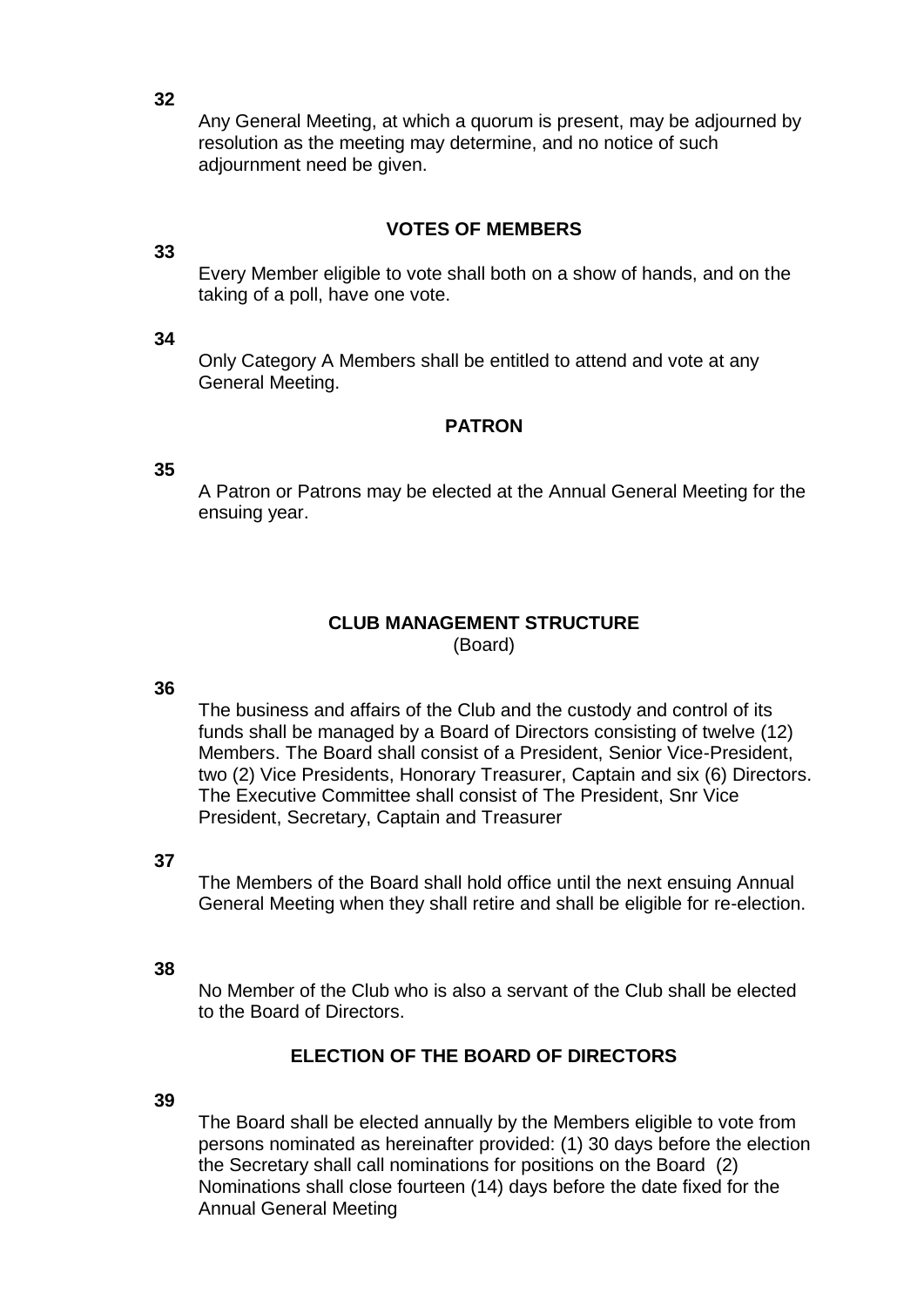All Category A Members shall be entitled to be nominated for the Board.

Out of the persons nominated the Members of the Board shall be elected for the next ensuing twelve months.

#### **40**

Nominations for election of the Board shall be made in writing and signed by two Category A Members eligible to vote and by the nominee who shall also signify his consent to the nomination.

The Secretary shall immediately after closing of nominations post the names of the candidates on the notice Board.

If the full number of candidates for the positions or Board is not nominated as prescribed, nominations may be taken from the floor at the Annual General Meeting.

If there be more than the required number nominated an election by ballot shall take place but if there be only the requisite number nominated the Returning Officer shall, with the consent of the nominee or nominees, declare those nominated duly elected.

The Board shall nominate Returning Officers prior to the Annual General Meeting.

No person currently under suspension by the Board in accordance with these Articles shall be eligible to nominate, stand for or be elected to the Board of the Club.

**41**

An election by ballot of the Members of the Board shall be conducted in such manner as may be determined by the Board.

# **CASUAL VACANCIES IN THE BOARD OF DIRECTORS**

#### **42**

Any casual vacancy or vacancies which may occur in the Board may be filled by the Board and any person or persons appointed shall hold office until the next Annual General Meeting when he or they shall retire but shall be eligible for re-election.

## **VACANCIES IN THE BOARD OF DIRECTORS**

#### **43**

If any Member of the Board shall die or shall fail to attend a regular Board Meeting for three consecutive meetings without leave of absence or if they shall resign or if they shall become bankrupt or of unsound mind their office shall be declared vacant by the Board and they shall ipso facto cease to be a Member or the Board. The Board may appoint a successor to hold office until the next election by the annual General Meeting and until such appointment is made the continuing Members of the Board may act notwithstanding such vacancy.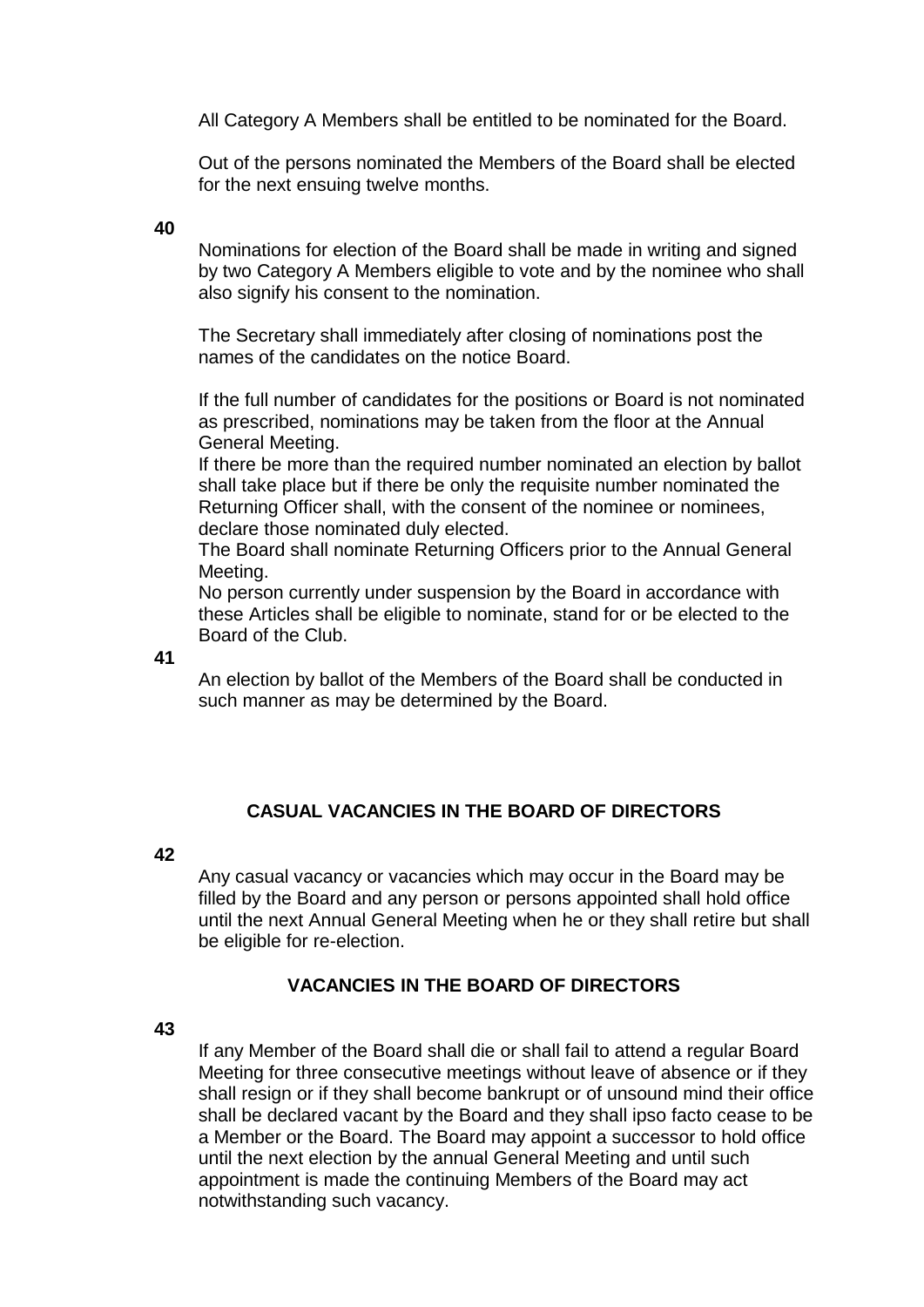The Club may by special resolution carried at an Extraordinary General Meeting remove any Member of the Board or all the Members of the Board before the expiration of their period of office and appoint another or other Member of the Board or Members of the Board as the case may be in their place. The person or persons so appointed shall hold office during such time only as the Member or Members of the Board removed would have held office if they had not been so removed.

## **ACT OF THE BOARD**

**44**

All acts done at any Board Meeting or by any person acting as a Member of the Board shall notwithstanding that it shall afterwards be discovered that there was some defect in the appointment of such Member or Members or that that they or any of them were disqualified be as valid as if every such person had been duly appointed and was qualified to be a Member of the Board.

## **VOLUNTARY SERVICES OF THE BOARD**

#### **45**

Subject to the provisions of Clause 7 of the Memorandum no Member of the Board shall receive any remuneration for their services in their capacity as a Member of the Board.

## **POWERS AND DUTIES OF THE BOARD**

#### **46**

The business and general affairs of the Club shall be under the management of the Board. The Board have full control of the property of the Club and absolute authority subject to the Memorandum of Association regarding its disposition and in the conduct and administration of all affairs and business of the Club. This including the rights and privileges of Members, except insofar as is otherwise expressly provided by these Articles. In particular but not limited to and without derogating from the general powers here in before conferred the Board shall have power from time to time:

(a) To appoint, from time to time as it sees fit, from among its Member or other Members of the Club, a sub-committee for any purpose whatsoever and to delegate to any such sub-committee such powers as it may think fit (and any such appointment or delegation from time to time to revoke or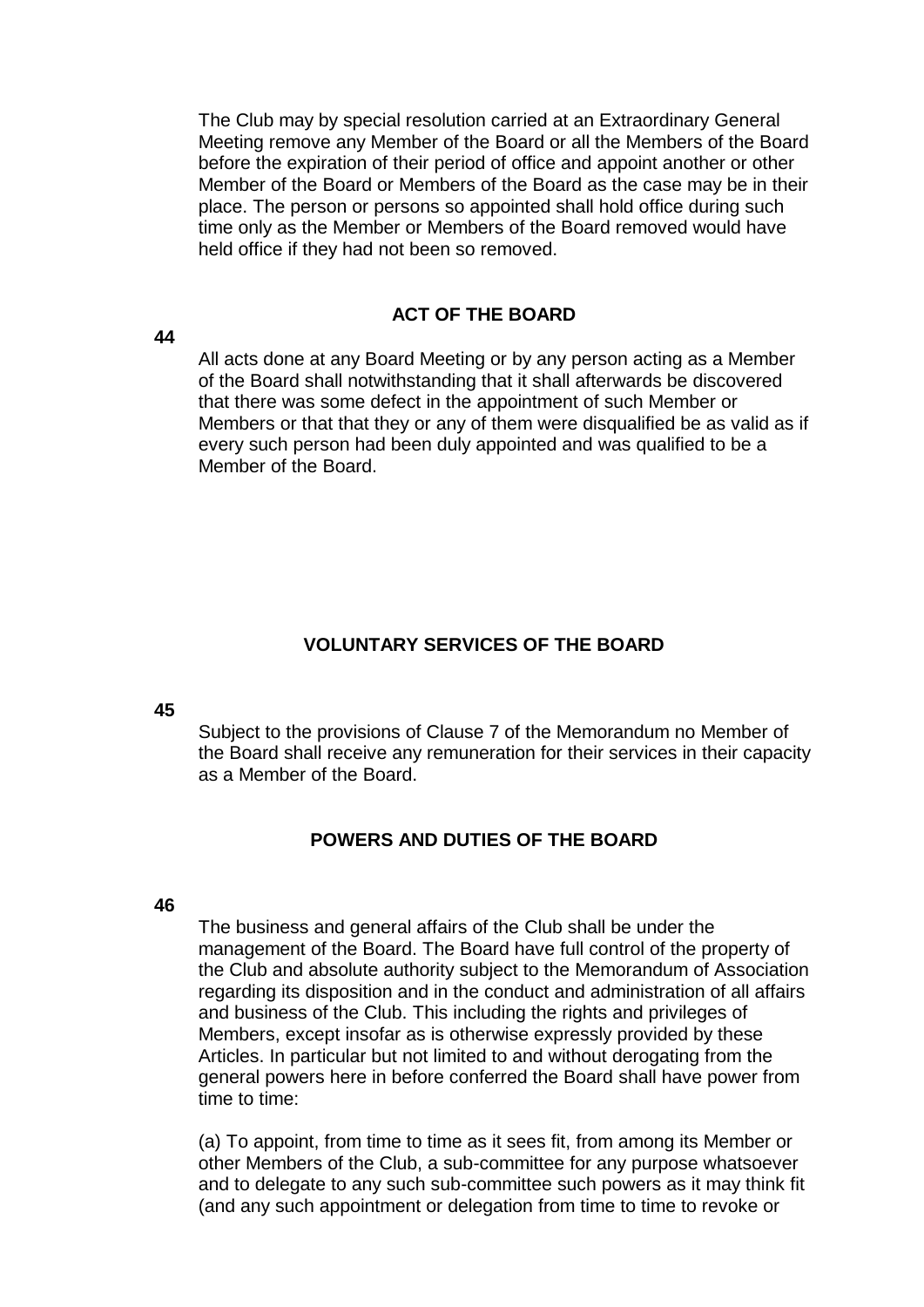alter).

Unless otherwise specified in the minutes of the Board appointing the subcommittee, the quorum of all sub-committees shall consist of a majority of the Members of such sub-committee,

Sub Committees for the administration of the game of golf (Match Committees, Greens Committee, House Committee, Finance Committee) will be appointed by the board, with where possible, the majority of sub committee Members to be Board Members. Where this is not possible, the sub committee must make monthly reports to the Board.

(b) To make such By-laws, Rules or Regulations not inconsistent with the Memorandum and Articles of Association of the Club as in the opinion of the Board are necessary or desirable for the proper control administration and management of the Club's finances affairs interests effects and property and for the convenience comfort and well-being of the Members of the Club and to amend or rescind from time to time any such by-laws rules and regulations.

(c) To enforce the observance of all by-laws rules and regulations by suspension from enjoyment of Club privileges or any of them or otherwise as the Board thinks fit.

(d) To appoint any delegate or delegates to represent the Club for any purpose with such powers as may be thought fit.

(e) To engage appoint, control, remove, discharge, suspend and dismiss such managers secretaries officers representatives agents and servants or other employees as it may from time to time think fit and to determine the duties pay salary emoluments or other remuneration. No payment or part payment of any Secretary Manager or other officer or servant of the Club shall be made by way of commission or allowance from or upon the receipts of the Club for liquor supplied, or from the keeping, using and operating poker machines.

(f) To purchase or otherwise acquire for the Club any property rights or privileges which the Club is authorised to acquire at such price and generally on such terms and conditions as it shall think fit.

(g) To secure the fulfillment of any contracts or engagements entered into by the Club by mortgaging or charging all or any of the property of the Club as may be thought fit.

(h) To institute, conduct, defend, compound or abandon any legal proceedings by or against the Club, or its officers, or otherwise concerning the affairs of the Club and also to compound or allow time for payment and satisfaction of any debts due to and any claims or demands by or against the Club and to refer any claims or demands by or against the Club to Arbitration and to observe and perform the award.

(i) To determine who shall be entitled to sign or endorse on the Club's behalf contracts receipts acceptances cheques, bills of exchange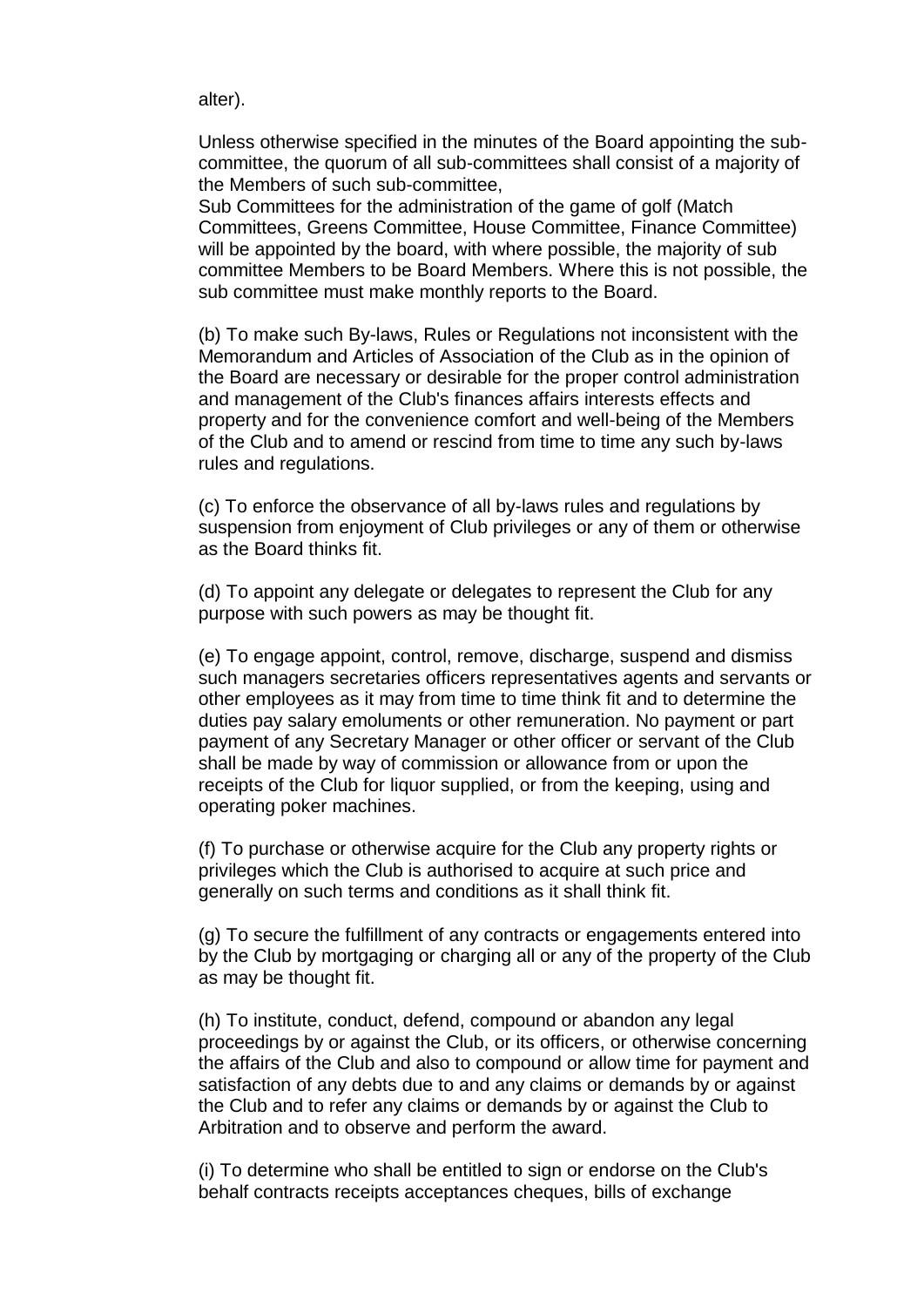promissory notes and other documents or instruments.

(j) To invest and deal with any of the moneys of the Club not immediately required for the purposes of the Club upon such securities and in such manner as the Board may think fit and from time to time vary or realise such investments.

(k) From time to time, at its discretion, to borrow or secure the payment of any sum or sums of money for the purposes of the Club and to raise or secure the payment of such sum or sums in such manner and upon such terms and conditions in all respects as it sees fit. Sit and in particular by the issue of debentures or debenture stocks perpetual or otherwise and either charged upon all or any of the Club's property both present and future or not so charged by any mortgage charge or other security upon or over all or any Part of the Club's property both present and future. Any debentures or other securities may be issued with any special rights and privileges which the Board may think proper to confer on the holders.

(l) To sell exchange or otherwise dispose of any furniture fittings equipment plant or other goods or chattels belonging to the Club and to let any property of the Club and with the sanction of a general meeting of the Club to lease demise exchange or sell all or any of the lands and buildings or other property or rights to which the Club may be entitled from time to time PROVIDED THAT the power to lease let or demise shall not be exercised with respect to any part of the Club's premises which may be registered under the provisions of the Liquor Act 1912 as amended without the consent of the Licensing Court being obtained.

(m) To fix the maximum number or each category of Members who may be admitted to the Club.

(n) To fine, caution or suspend for such period as it thinks fit any Member who shall willfully infringe any provision of the Memorandum or Articles of Association or of the By-Laws Rules or Regulations of the Club or who shall in the opinion of the Board be guilty either in or out of the Club premises of conduct unbecoming of a Member or Prejudicial to the interests of the Club.

(o) To impose any restrictions or limitations on the rights and privileges of Members and visitors relating to the use by them of the Club premises and/or amenity or facility therein contained or relating to their conduct behavior clothing and dress whilst on the said premises.

(p) To recommend the amount of out of pocket expenses payable to any Member of the Board under Clause 7 of the Memorandum and subject to approval by a General Meeting to pay such an out of pocket expense.

(q) To repay actual out-of-pocket expenses incurred by any Member of the Board.

(r) To delegate day to day running and other matters rising in the administration of the Club to the Executive Committee.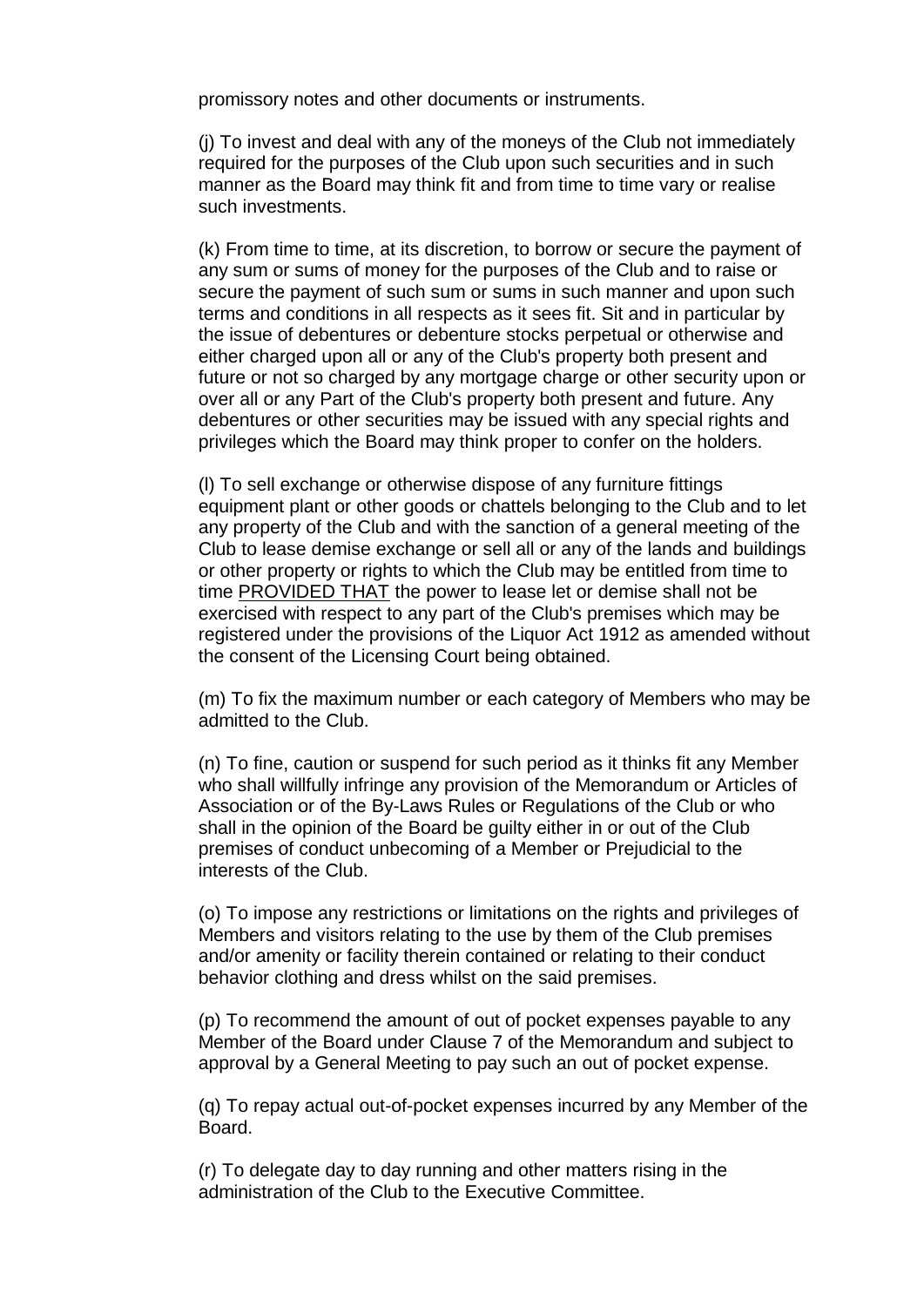## **BY - LAWS**

Any By-law Rule or Regulation made under these Articles shall come into force and be duly operative upon the posting of an appropriate notice containing such By-law Rule or Regulation on the Notice Board.

## **BOARD MEETINGS**

#### **48**

(a) The Board shall meet at least once in every calendar month for the transaction of business. The names of all Members of the Board present and voting and minutes of all resolutions or proceedings of the Board shall be entered in a book provided for the purpose. The quorum of the Board shall be seven (7) Members of the Board.

(b) The President of the Club shall if present preside at all meetings of the Board. In his absence a Vice President shall preside and in the event of both President and Vice Presidents being absent the meeting shall elect a Member of the Board to be Chairman of the meeting. The President or Chairman of such meeting shall have a deliberative vote only.

# **ACCOUNTS AND AUDIT**

#### **49**

The Secretary or Treasurer shall cause correct accounts and books to be kept showing the financial affairs of the Club and the particulars usually shown in books of account of a like nature and showing in particular and without limiting the generality hereof:

(a) All sums of money received and expended by the Club and the matters in respect of which the receipt and expenditure takes place.

(b) All sales and purchases of goods by the Club.

(c) The assets credits and liabilities of the Club.

#### **50**

The books of account shall be kept at the registered office of the Club or at such other place as the Board thinks fit and shall always be open to the inspection of Members of the Board.

#### **51**

(a) The Board shall comply with the provisions of the Act and once every year. cause to be prepared a Balance Sheet as at the end of the Club's financial year and an Income and Expenditure Account made up to the end of the financial year which Balance Sheet and Income and Expenditure

**47**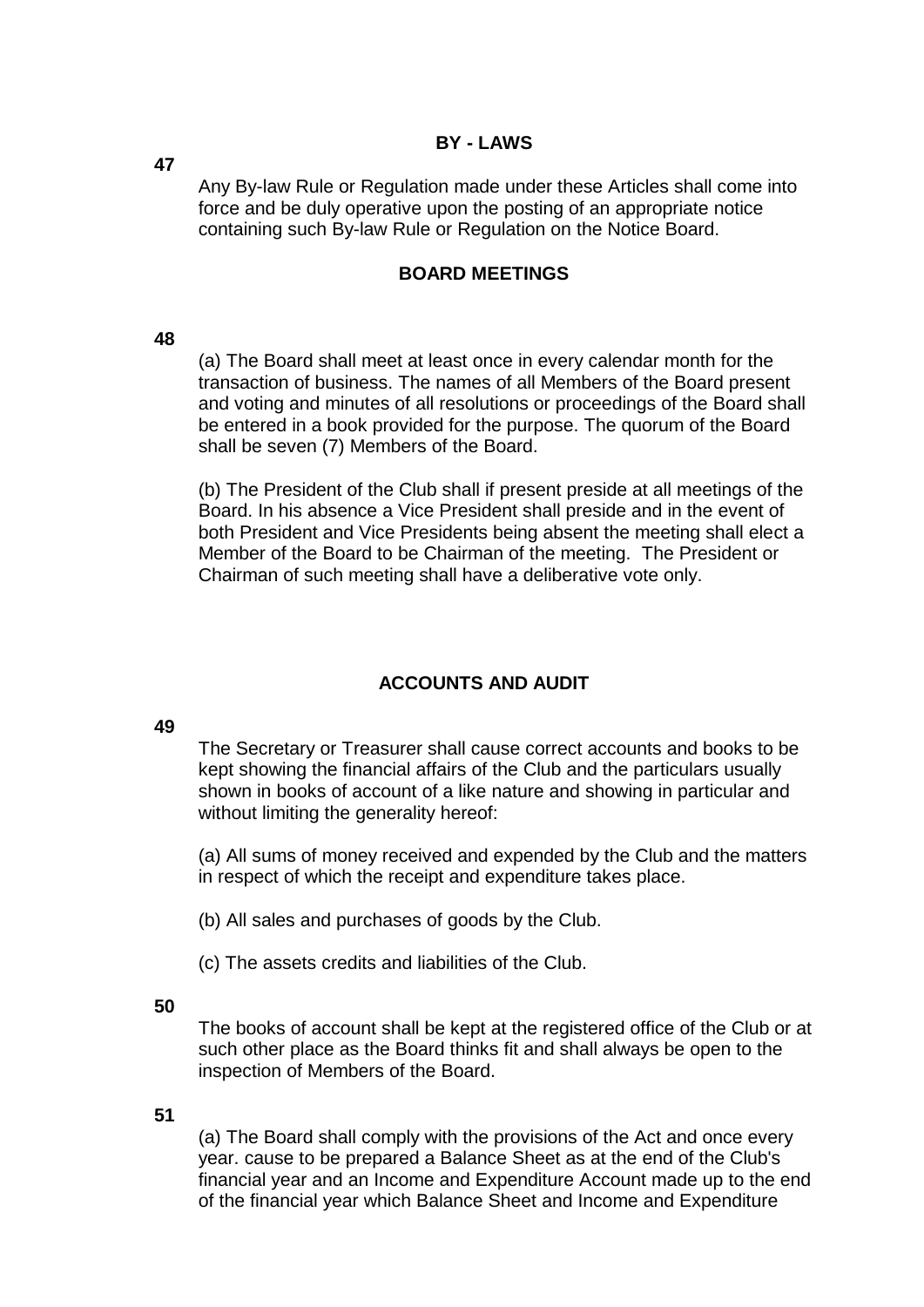Account shall together with the report of the Board and the Auditor's report be laid before the Annual General Meeting of the Club as provided for in these Articles.

(b) The report of the Board referred to in the foregoing Clause (a) shall include statements showing:

(i) The amount (if any) written off for depreciation;

(ii) The amount if any which the Board proposes to transfer to the Reserve Fund or Funds of the Club;

(iii) The number of Members of each class registered in the Register of Members at the date of the preparation of the report; (iv) The names of Members of the Board.

(c) A copy of the Balance Sheet Auditor's Report and Income and Expenditure Account accompanied by a copy of the report of the Board shall be exhibited in the Club house and copies made available at the Clubhouse on request, at least fourteen (14) days before the date of the General Meeting at which the said accounts and report are to be presented.

## **AUDITORS**

## **52**

Auditors shall be appointed and their duties regulated in accordance with the provisions of the Act.

## **FINANCIAL YEAR**

#### **53**

The financial year of the Club shall commence on the first day of October and end on the last day of September in each year.

## **SECRETARY**

#### **54**

The Secretary shall in addition to such duties and obligations, which are imposed by the Act -

(a) Keep a minute book wherein shall be entered minutes of all resolutions and proceedings of General Meetings as also all meetings of the Board;

(b) Keep a copy of all by-laws made by the Board;

(c) Call all meetings in accordance with the rules and shall in all respects perform the duties imposed by the Board. Should the Secretary be absent or ill or should he neglect or refuse to do anything required by the rules, the Board shall have the power to appoint any Member of the Club to act in this capacity. The Board shall also have the power to appoint an Assistant Secretary.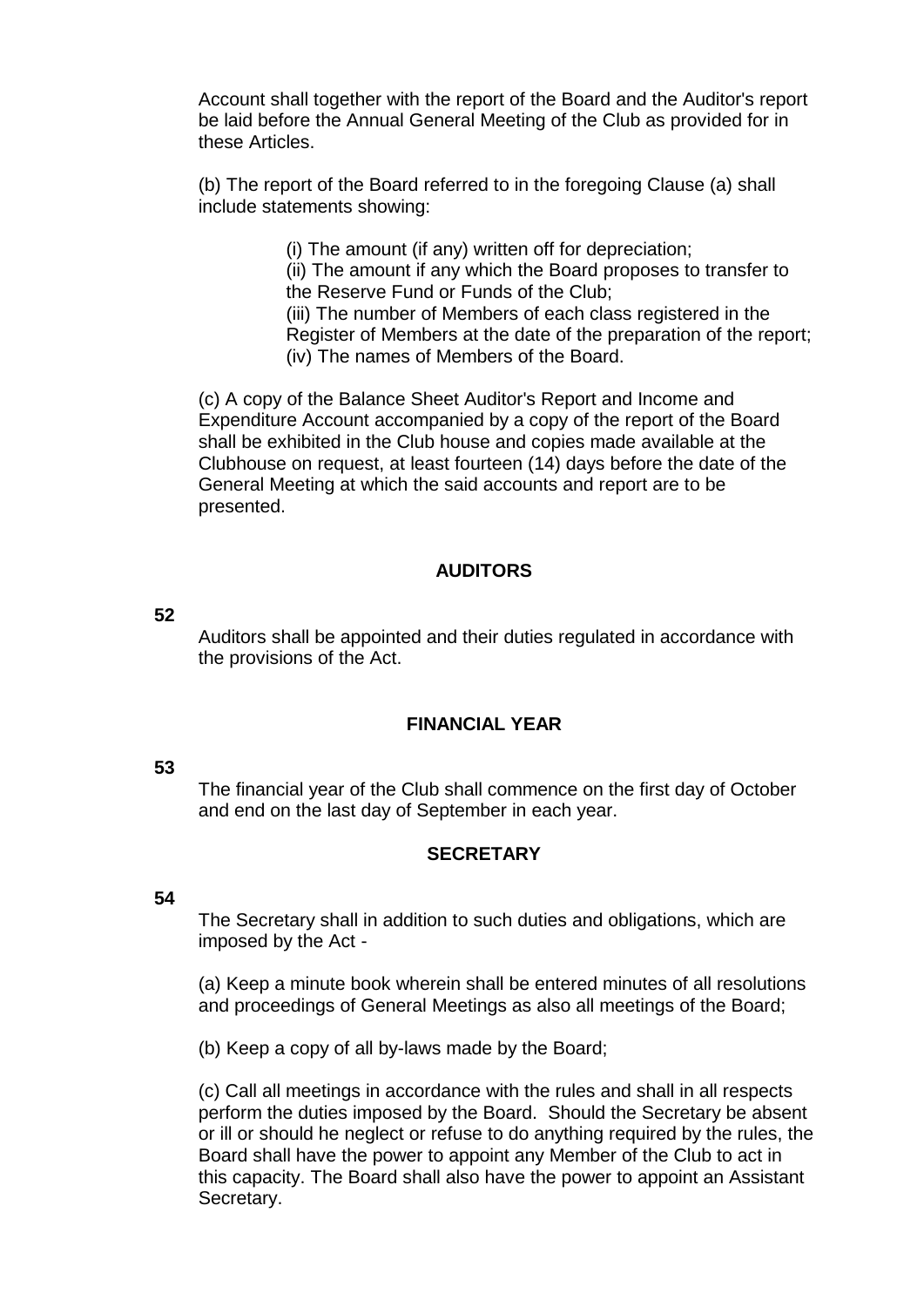(d) Keep in the Club's premises a register of Members setting forth the names in full, occupation and address of each Member and specifying the category of Membership to which they belong, and the date of the latest payment by each Member of the prescribed fee.

(e) Keep in the Club's premises all other registers required by the Act;

(f) Submit the Annual Report of the Board to the Annual General Meeting;

(g) In the absence of the Honorary Treasurer, receive and give receipts for monies of the Club and account to him for same;

(h) Take such steps as the Board may direct to guard against any Member or servant of the Club doing any act prejudicial to the Clubs' Certificate of Registration, and as soon as practicable after being brought under the Secretaries notice, report the doing of such act or any infringement of these Articles to the Board.

#### **SEAL**

**55**

The Board shall provide for the safe custody of the seal and the seal shall never be used except by the authority of the Board previously given and in the presence of two Members of the Board at the least who shall sign every instrument to which the seal is affixed and every such instrument to which the seal is affixed shall be countersigned by the Secretary or some other person appointed by the Board.

#### **NOTICES**

#### **56**

A notice may be given by the Club to any Member either personally or by mailing to the members registered address, or by placement of a notice on the notice board or a local newspaper circulating within the Kurri Kurri District..

#### **57**

.

A Notice Board shall be kept in the Club House. No person except a Member of the Board or sub-committee authorised by the Board shall put any notice or written matter on the Notice Board or elsewhere in the Club house nor alter any notice already exhibited. All notices exhibited on the Notice Board must be signed.

## **CESSATION OF MEMBERSHIP**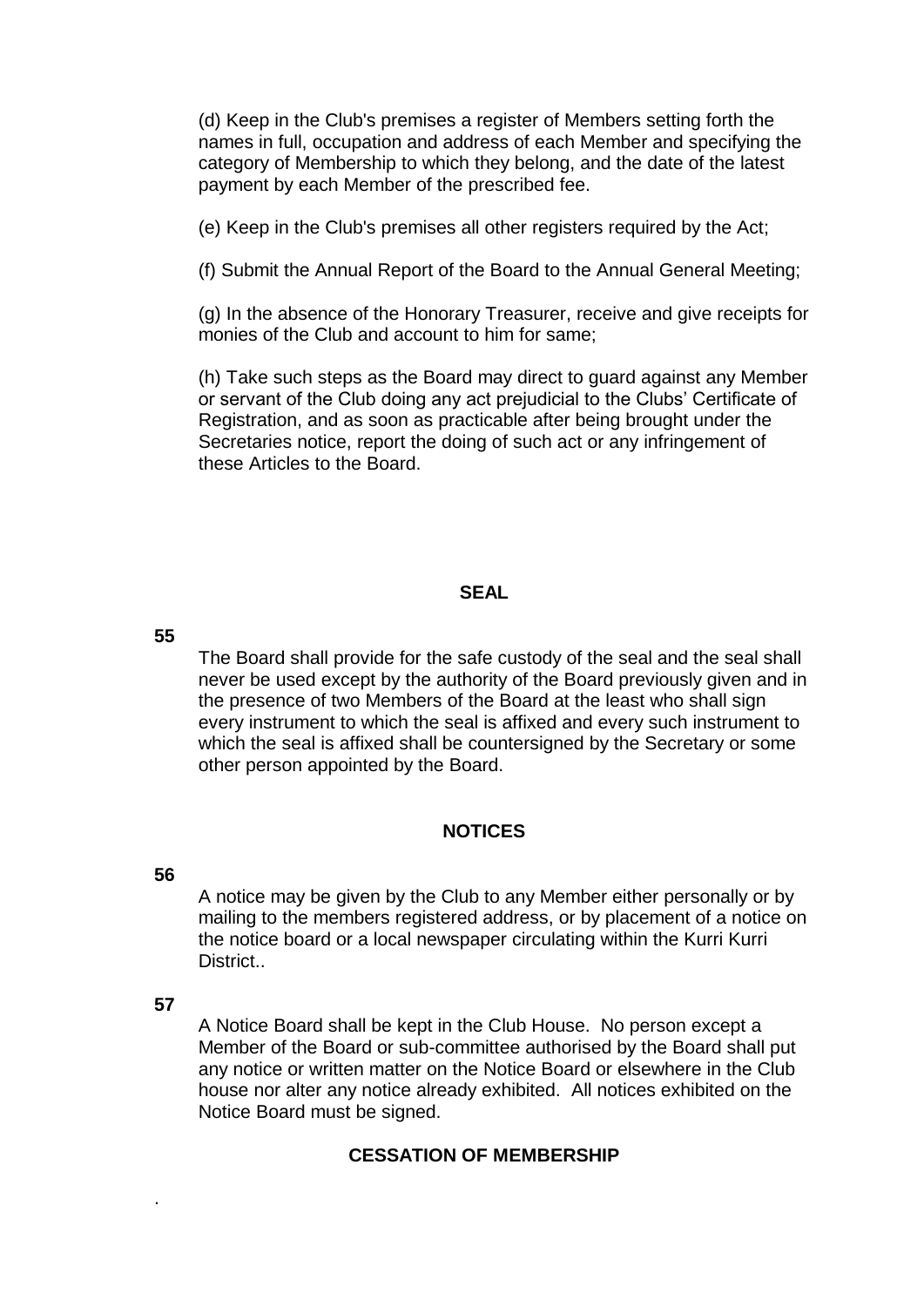If any Member shall refuse or neglect to comply with the provisions of the Memorandum and Articles of Association By-Laws, Rules or Regulations of the Club or if any Member shall in the opinion of the Board be guilty of any conduct deemed by the Board to be unbecoming of a Member or prejudicial to the interests of the Club such Member may be expelled by resolution of the Board and such resolution need not state the grounds facts or opinions upon which it is based; PROVIDED:

(a) That at least seven (7) days before the meeting at which such resolution is passed the Member concerned shall be notified in writing by registered mail of the intended resolution and requested to be present at the meeting and that he shall at such meeting and before such resolution is passed have had an opportunity of giving orally or in writing any explanation or defense he may think fit;

(b) That fourteen (14) days written notice of the meeting to consider the case of a Member under this Article shall be given to the Members of the Board and that notice convening the meeting shall state that the case on the particular Member or Members and the question of their Membership are to be considered.

Any resolution under this Article shall require for its passage a simple majority of the votes of the Members of the Board present.

**59**

Should a Member incur any debt to the Club or to the Club's staff or servants or persons under contract to the Club (which debt is not covered by the provisions of Article 9 hereof) and fail to discharge such debt upon request in writing by the Secretary, the member may by resolution of a meeting of the Board be suspended or expelled from Membership provided that before so resolving the Board shall give the Member concerned seven (7) days' notice of its intention to take such course but the provisions of Article 56 shall not apply.

#### **60**

Every person ceasing to be a Member of the Club whether by retirement, expulsion, death, neglecting to pay the Entrance Fee or the Prescribed Fee or otherwise shall forfeit ipso facto all rights as a Member of the Club but shall remain liable for any monies due or payable under the provisions of Clause 5 of the Memorandum of Association.

#### **61**

The President may at any time summarily suspend an offending Member from the privileges of the Club and such suspension shall have effect until the next meeting of the Board when the Member's conduct shall be dealt with.

## **ADDRESSES OF MEMBERS**

# **62**

Every Member shall on becoming a Member furnish to the Secretary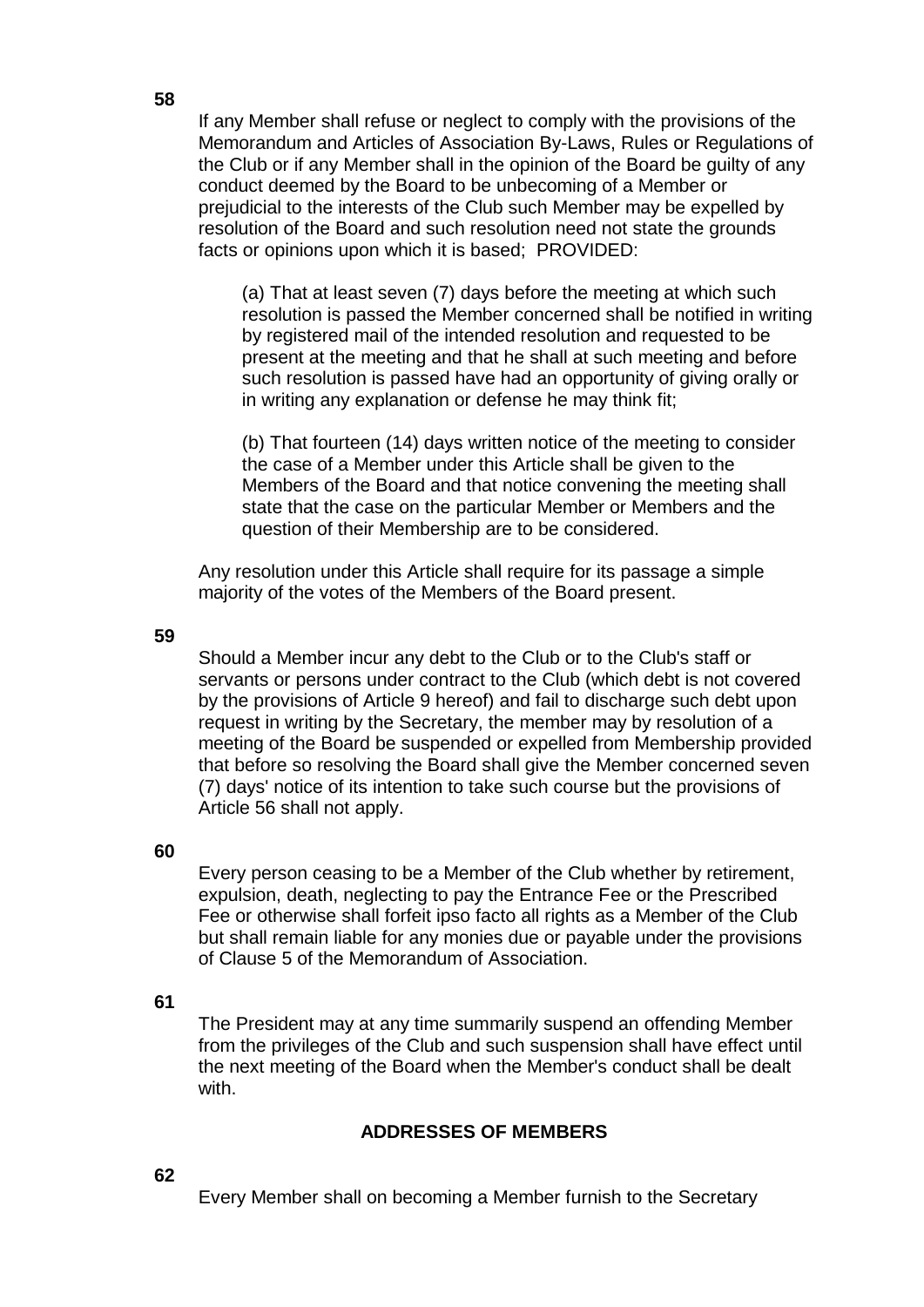particulars of his address and occupation if those particulars have not already been stated on the nomination for Membership and shall notify the Secretary in writing of any subsequent change of address. The address so given shall be deemed to be a Member's registered address for the purpose of the issue of notices.

## **INDEMITY**

**63**

(a) Every Member of the Board and of any subcommittee constituted under the Articles and every officer of the Club and any person (whether an officer of the Club or not) employed by the Club as auditor shall be indemnified out of the funds of the Club against all liability incurred as such Member of the Board or sub-Committee or as Secretary officer or auditor in defending any proceedings whether civil or criminal in which judgment is given in their favor or in which he is acquitted or in connection with any application under Section 36 of the Act in which relief is granted to them by the Court.

(b) Any officer of the Club who, by the authority of these Articles or of a General Meeting or of the Board, accepts or incurs any pecuniary Liability on behalf of the Club, shall be held indemnified by tile Club against any personal loss in respect of such liability.

## **VISITORS, CONTROL OF LIQUOR AND POKER MACHINES**

#### **64**

No Guest shall be supplied with liquor on the Club's premises unless on the invitation of and in the company of a Member. Guests shall not be admitted in the Club unless accompanied by a Member.

#### **65**

(a) Liquor shall not be sold or supplied in the Club's premises to any person under the age of eighteen (18) years.

(b) No person under the age of eighteen (18) shall use or operate, or be allowed to use or operate poker machines on the Club premises.

#### **MISCELLANEOUS**

#### **66**

Any heading attached to any of these Articles shall not effect the construction.

#### **67**

No Member shall give any money fee or gratuity or other gift or any tip to any employee of the Club in any circumstances whatsoever except in the course of a general collection approved by the Board.

#### **68**

Subject to such conditions (if any) as the donor may impose all prizes shall be competed for under such regulations and subject to such conditions as